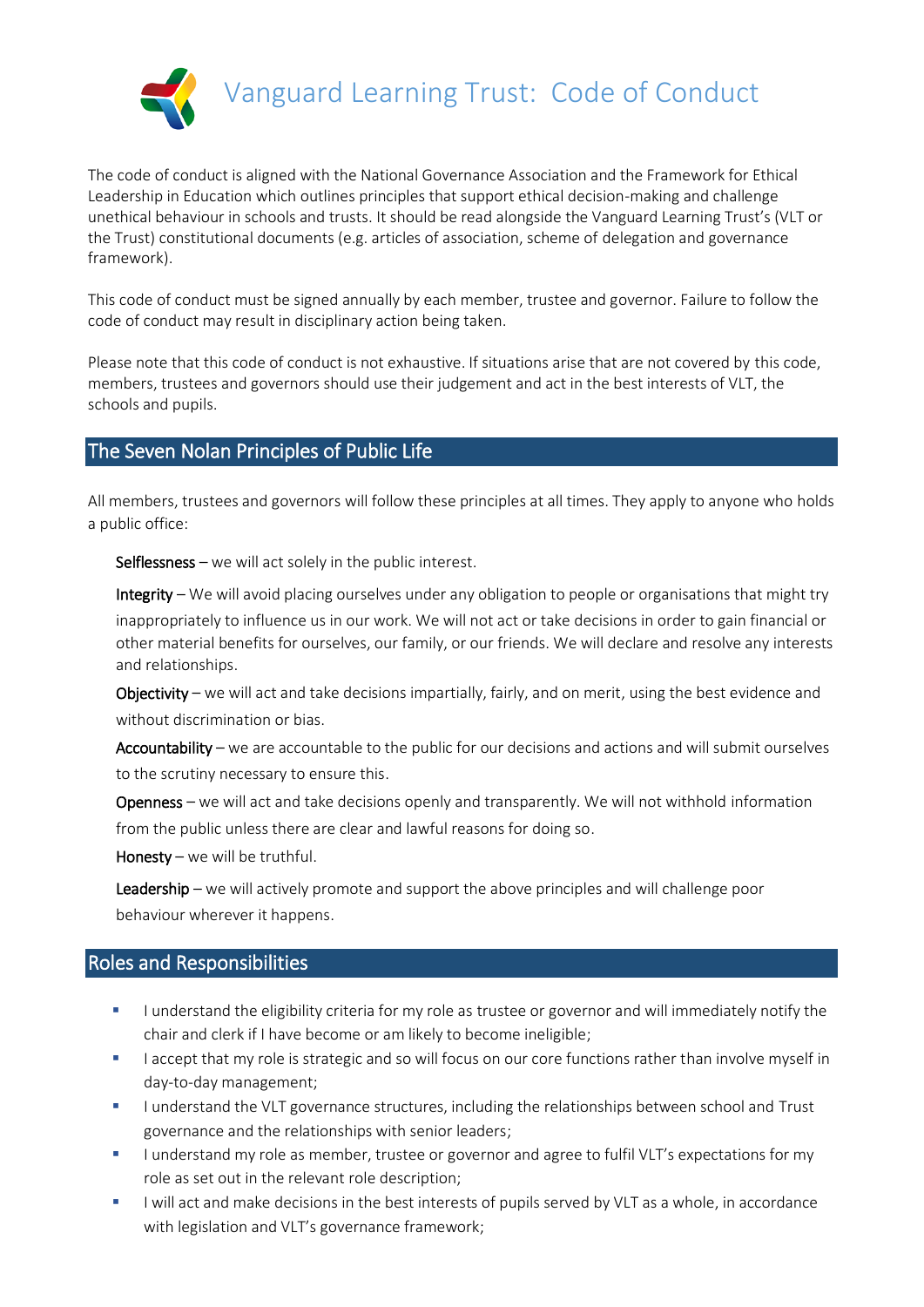- I agree that I have no legal authority to act individually, except when the board of trustees or LGB (where so empowered) has formally delegated authority for me to do so;
- I agree that I will only speak on behalf of the board of trustees or LGB when I have been specifically authorised to do so;
- I accept collective responsibility for all decisions made by the board of trustees or local governing body (LGB) of which I am a member. I will not speak against decisions, irrespective of my views, outside of the board of trustees / LGB meeting;
- I will not discriminate against anyone and will work to advance equality of opportunity for all;
- I will be accountable for any delegated decisions for which I am responsible;
- I will act in accordance with VLT (and school) policies and procedures;
- I will share and live the ethos and values of the Trust and the school;
- I will be candid but constructive and respectful when holding senior leaders to account;
- I will consider how our decisions may affect the Trust, school/s and local community; and
- If an elected parent governor I will:
	- Understand the difference between my role as a parent and as a governor;
	- Contribute to governor discussions with feedback from experience as a parent, but not detailed operational or individual child issues which should be addressed via operational processes;
	- Not act or make decisions as a parent representative but in the best interests of the school and all of its pupils;
	- Use established school processes for queries or comments relating to my child, and not bypass those processes directly to senior leaders or the headteacher.

### **Commitment**

- **I** agree that successfully fulfilling the role description for a trustee or governor involves the commitment of significant amounts of time and energy;
- I will involve myself actively in the work of the board of trustees or LGB of which I am a member and accept my fair share of responsibilities, including service on committees or working groups;
- I will make all efforts to attend all meetings and where I cannot attend, I will offer apologies in advance to the meeting chair and clerk;
- I will prepare effectively ahead of meetings to ensure I make informed contributions;
- I will get to know the school(s) well, including visits undertaken as part of my role;
- I will actively participate in VLT's governance and self-evaluation processes;
- I will seek and attend training and development to improve my skills, knowledge, and effectiveness as a trustee or governor.

# Working with Others

- I will develop constructive working relationships with my fellow trustees and governors, with VLT staff, with our school community, and our partners (such as the local authority);
- I will express views openly, courteously, and respectfully in all communications with other trustees, governors, clerks, and VLT staff;
- I will work to create an inclusive environment where each board member's contributions are valued equally;
- I will support the chair in their role, including ensuring appropriate conduct by all trustees and governors at all times;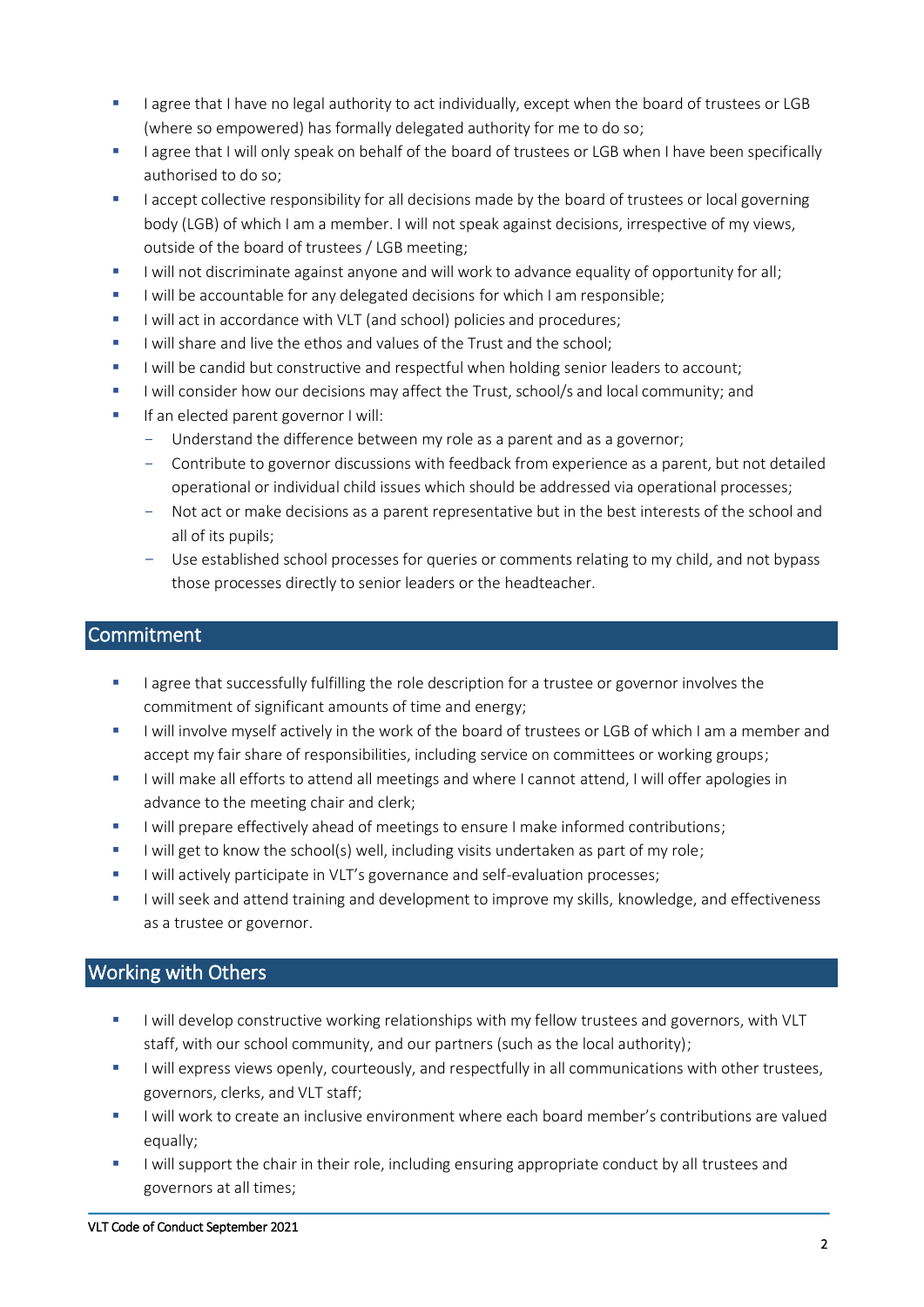- I will respect the role of senior leaders and avoid routine involvement in operational issues;
- I will speak up against decisions or actions that could place pupils at risk or that would undermine public confidence in VLT's governance, including where appropriate raising issues with the relevant statutory body.

### **Confidentiality**

- I recognise that as part of my role I may be privy to confidential information, including about named individuals;
- I will observe complete confidentiality at all times, inside and outside VLT when matters are deemed confidential or where they concern specific members of staff or pupils. Specifically, I will never disclose confidential information without the relevant authority, use it to humiliate, embarrass or blackmail someone, or use it for a purpose other than what it was collected and intended for;
- **I** recognise that my commitment to confidentiality does not overrule my duty to report child protection concerns;
- I will not reveal the details of any trustee or governor vote, or details of discussions at trustee or governor meetings, unless this has been agreed by my colleagues;
- I will ensure all confidential papers are held and disposed of appropriately; and
- I agree that these requirements relating to confidentiality continue to apply after I have ceased to be a trustee or governor.

#### Conflicts of Interest

- I will declare and keep up to date the written record of my pecuniary or other business interest (including those related to people I am connected with) in accordance with VLT policy, and I accept that this information will be published in accordance with DfE requirements;
- I accept that, if a potential conflict of interest is identified, that it will be managed in accordance with VLT policy and I will comply with the approach agreed by my colleagues.
- I will immediately declare and record in writing to the Clerk any gifts received as part of or due to, or that could reasonably be perceived as being part of or due to, my role as Trustee or Governor.

### Publishing Information

- I agree that VLT will publish online my name, date of appointment, terms of office, VLT role(s), attendance records, relevant business and pecuniary interests, and any other information VLT is required to publish, as well as sharing that information with the Secretary of State or their agents as required who may also publish it. If I am a Trustee, I agree that personal information will be shared with Companies House.
- I accept that approved minutes and agendas and papers will be made available in accordance with legislation or VLT policy.

### Data Protection

I will follow VLT's information security and data protection processes.